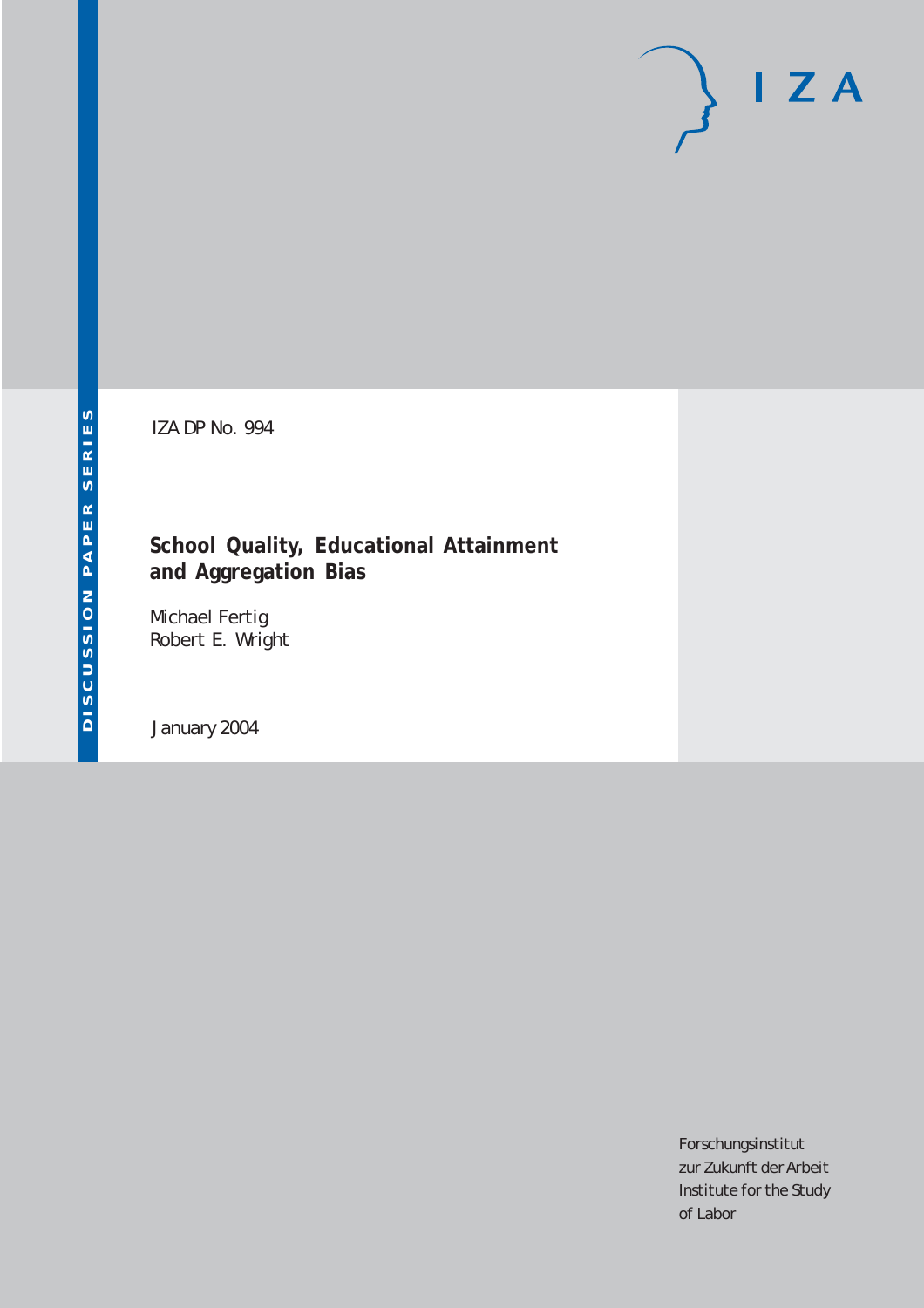# **School Quality, Educational Attainment and Aggregation Bias**

## **Michael Fertig**

*RWI Essen and IZA Bonn* 

## **Robert E. Wright**

*University of Stirling, CEPR, Scotecon and IZA Bonn* 

### Discussion Paper No. 994 January 2004

IZA

P.O. Box 7240 D-53072 Bonn Germany

 $Tel + 49-228-3894-0$ Fax: +49-228-3894-210 Email: [iza@iza.org](mailto:iza@iza.org)

This Discussion Paper is issued within the framework of IZA's research area *Mobility and Flexibility of Labor.* Any opinions expressed here are those of the author(s) and not those of the institute. Research disseminated by IZA may include views on policy, but the institute itself takes no institutional policy positions.

The Institute for the Study of Labor (IZA) in Bonn is a local and virtual international research center and a place of communication between science, politics and business. IZA is an independent, nonprofit limited liability company (Gesellschaft mit beschränkter Haftung) supported by Deutsche Post World Net. The center is associated with the University of Bonn and offers a stimulating research environment through its research networks, research support, and visitors and doctoral programs. IZA engages in (i) original and internationally competitive research in all fields of labor economics, (ii) development of policy concepts, and (iii) dissemination of research results and concepts to the interested public. The current research program deals with (1) mobility and flexibility of labor, (2) internationalization of labor markets, (3) welfare state and labor market, (4) labor markets in transition countries, (5) the future of labor, (6) evaluation of labor market policies and projects and (7) general labor economics.

IZA Discussion Papers often represent preliminary work and are circulated to encourage discussion. Citation of such a paper should account for its provisional character. A revised version may be available on the IZA website ([www.iza.org](http://www.iza.org/)) or directly from the author.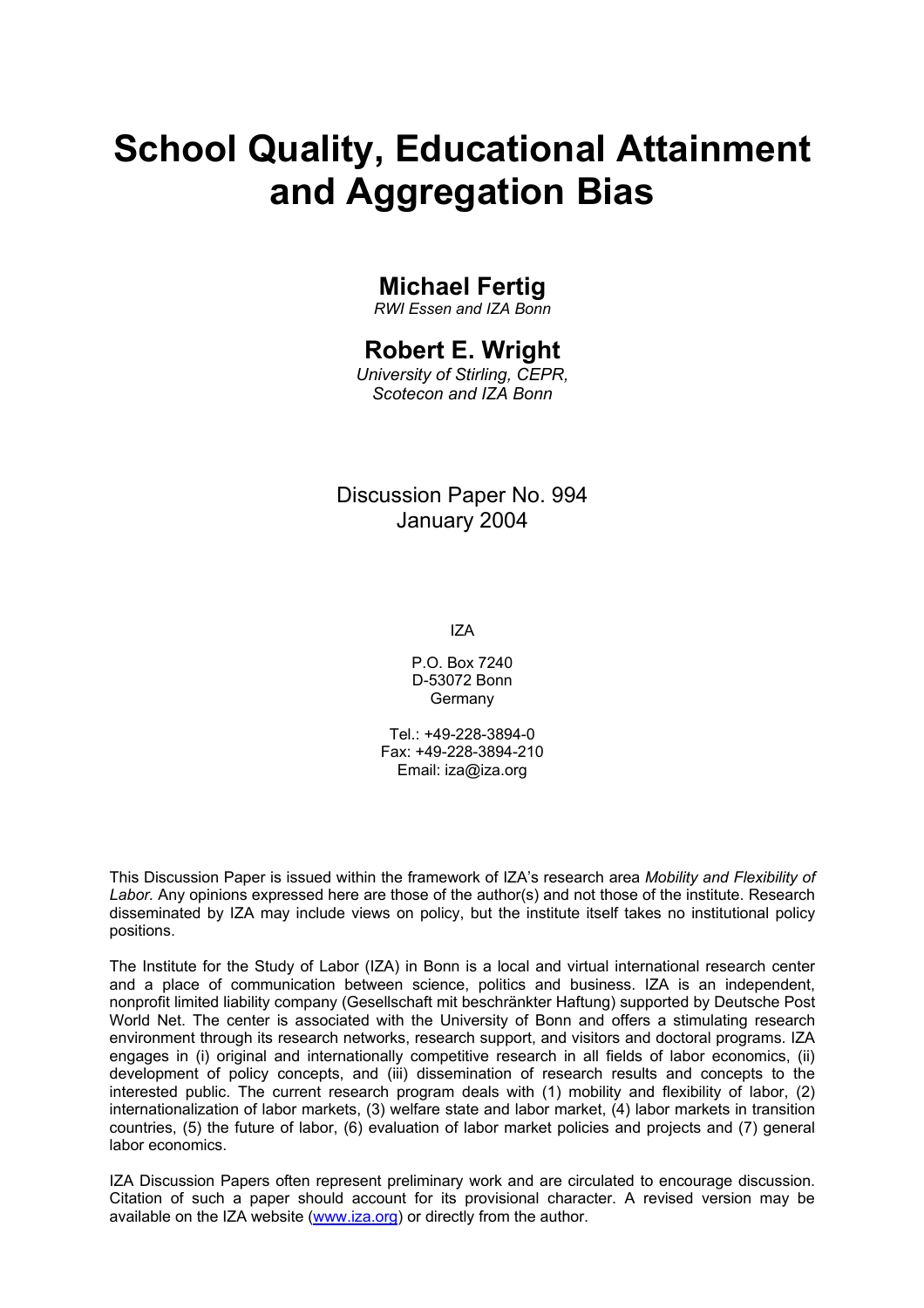IZA Discussion Paper No. 994 January 2004

## **ABSTRACT**

## **School Quality, Educational Attainment and Aggregation Bias**

Data from 31 countries participating in the Programme for International Student Assessment (PISA) is used to estimate education production functions for reading literacy. The analysis suggests that the probability of finding statistically significant and correctly signed class size effects increases the higher the level of aggregation used to measure class size.

JEL Classification: I2

Keywords: class size, PISA data, bias

Corresponding author:

Robert E. Wright Department of Economics University of Stirling Stirling FK9 4LA **Scotland** Tel.: +44 1786 4674 81 Fax: +44 1786 4674 69 Email: [r.e.wright@stir.ac.uk](mailto:r.e.wright@stir.ac.uk)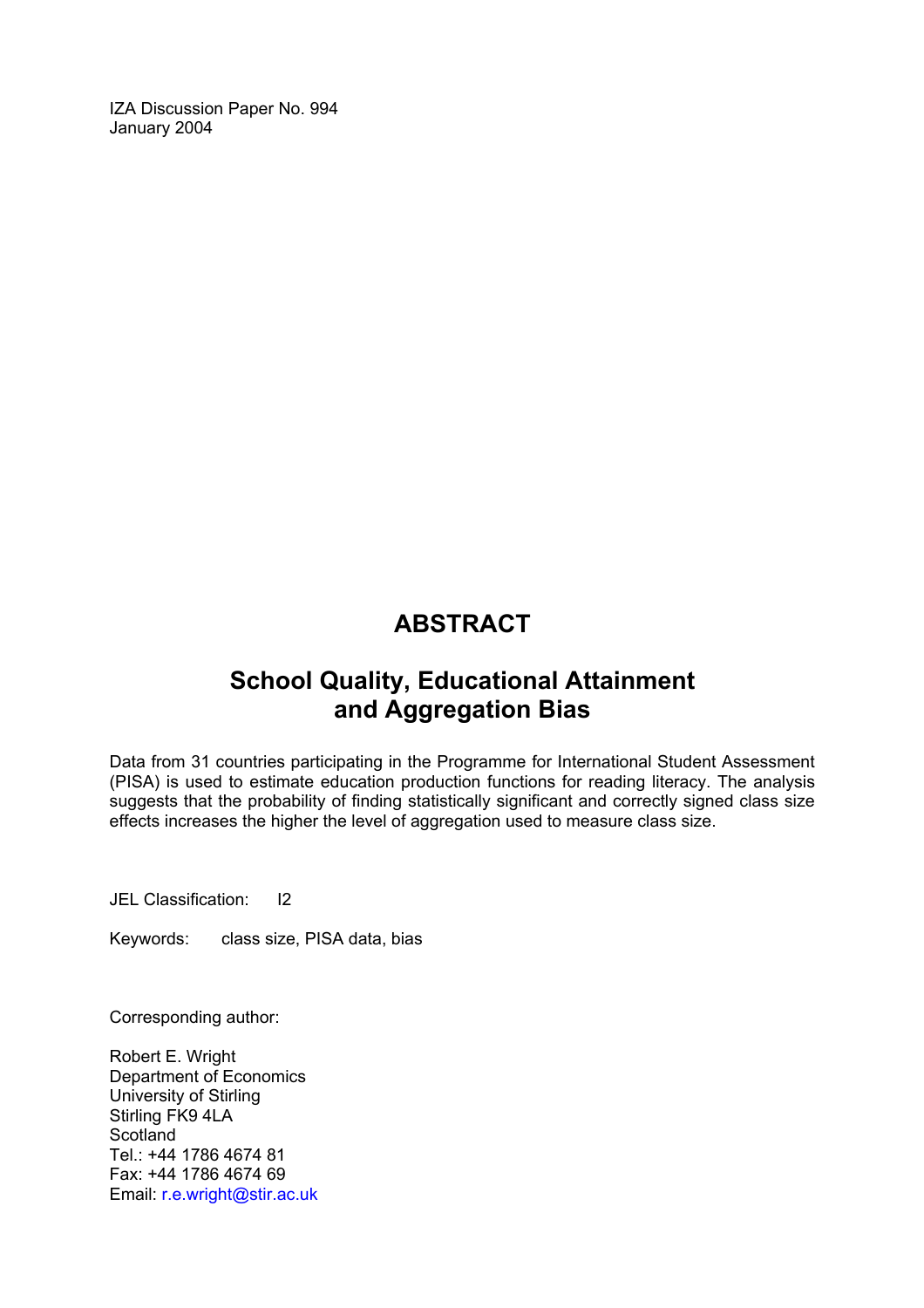#### **School Quality, Educational Attainment and Aggregation Bias**

#### **Introduction**

There is considerable debate (especially in the United States) surrounding the impact of "school quality" on educational attainment. School quality is often used (perhaps incorrectly) to represent expenditure on a variety of school resources. From a policy point of view, the key school quality measure is class size, since in practice reducing class size essentially means hiring more teachers and teacher salaries are usually the largest component of any school's budget (see Dustmann, 2003). The common sense expectation, amongst both educational researchers and parents, is that individuals taught in smaller classes, holding other factors constant, should "do better", as gauged by performance on such indicators as standardized tests.

 There have been a large number of studies that have attempted to empirically evaluate the strength of the relationship between school quality and student attainment by estimating what are usually referred to as "education production functions". These functions are essentially multiple regression equations of varying degrees of technical sophistication, where some measure of attainment is related to a set of school quality variables (e.g. class size, teacher education/salaries/experience, etc.) and a set of control variables aimed at netting out the effects of family background and other factors thought to affect attainment. These functions are estimated at various level of aggregation, such as across individuals, schools, school districts (or the equivalent) geographic regions or countries. There are also studies that mix the levels at which the variables are measured.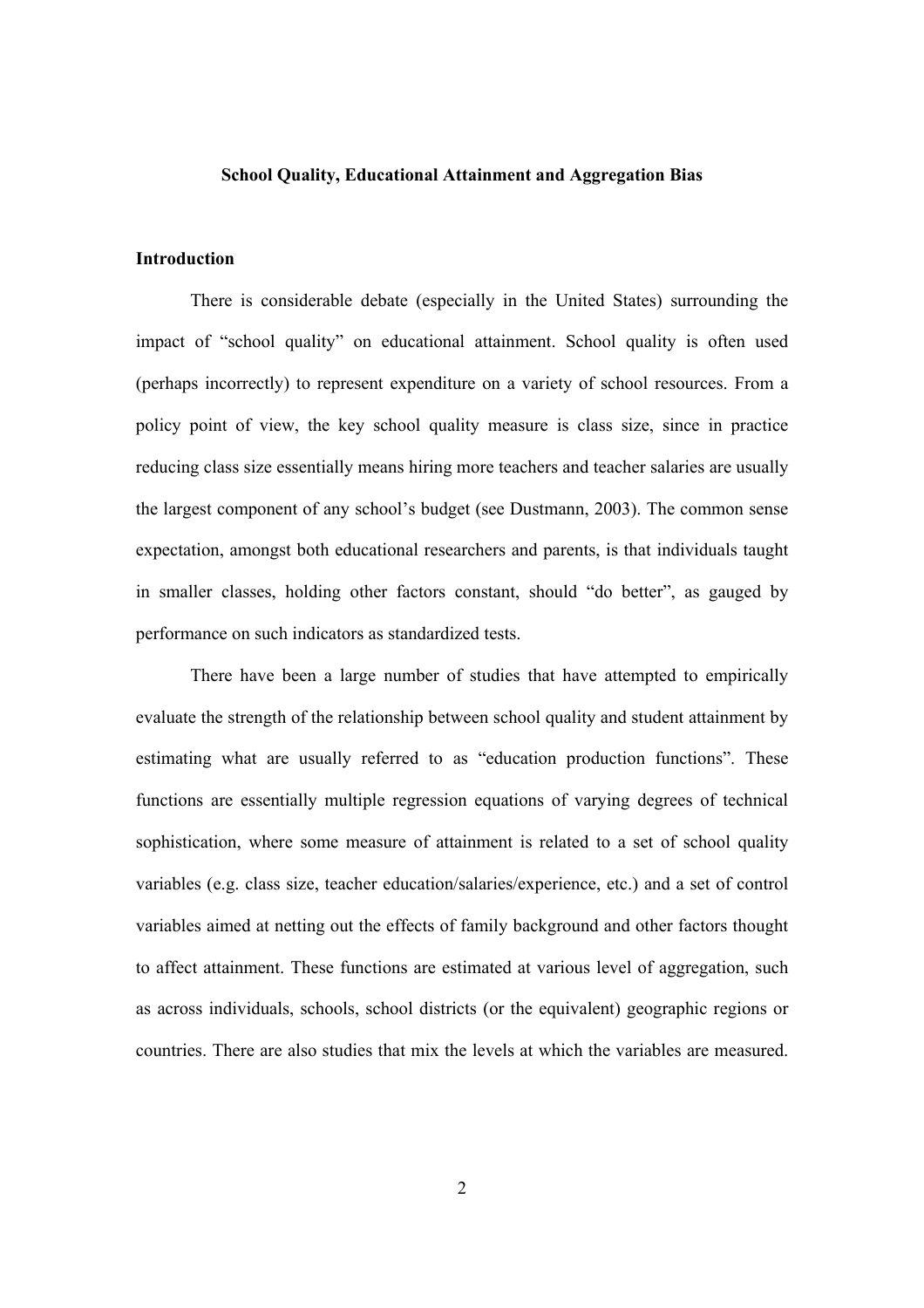For example, attainment is measured across individuals, while school quality is measured at a higher level of aggregation such as the level of the state in the case of United States.

Hanushek is a series of papers (1986, 1989, 1996, 2003) has summarized the main findings of a large sample of those studies that have estimated education production functions. These surveys lead him to conclude that there is no systematic relationship between school quality (including class size) and educational attainment. That is, higher levels of school quality do not appear to go hand-in-hand with higher levels of attainment, since wrongly-signed, rightly-signed and statistically insignificant estimates appear with about equal frequency, and such effects are usually quite small in magnitude.

Hanushek et al. (1996) also note that studies that measure school quality at higher levels of aggregation "disproportionately" find more positive effects than studies that measure it at the individual (student) level (see also, Moffitt, 1996). They show formally that the interaction of aggregation, omitted variable bias and measurement error, can bias the estimated relationship between school quality and attainment upwards and downwards (or not at all), and therefore the net effect can only be established empirically. Their analysis of US data leads them to conclude: "... [A]nalyses that use more aggregated data … overestimate systematically the influence of school expenditure related characteristics on student attainment (Hanushek *et al*.,1996, p. 625). The purpose of the paper is to provide a further test of this hypothesis with data from the *Programme for International Student Assessment* or (*PISA*).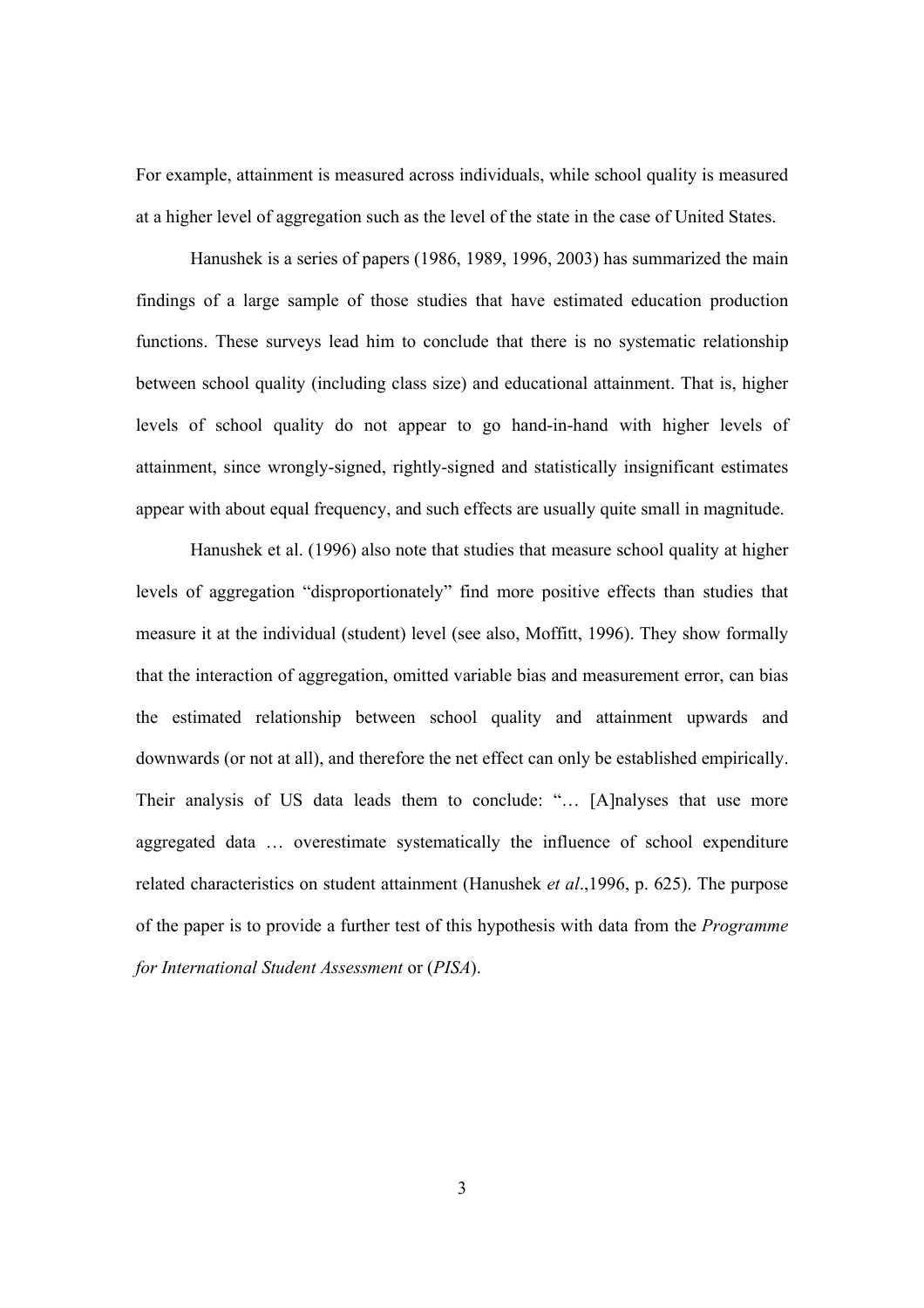#### **Data and Specification**

*PISA* is a three-year survey programme, coordinated by the OECD, aimed at measuring educational attainment of 15 year old students on a cross-national basis. The first sweep was carried out in 2000 and surveyed over 250,000 students living in 32 (mainly OECD) countries. Students sat pencil and paper standardized tests that focused on their capacity to use knowledge in the areas of reading literacy, mathematical literacy and scientific literacy. Information was collected from the students about their family background as well as other aspects of their learning experience. In addition, information about the schools the students attend was collected from principals and other school administrators. Therefore, with this data it is possible to measure school quality (including class size) at different levels of aggregation: the individual or student-level; the school-level; and the country-level.

The sample used in this paper consists of 109,873 students from 31 countries (see Table 1). Canada was dropped from the analysis since information was not collected from principals. The education production function is of the general form:

$$
ln R_{ijk} = \alpha + \beta ln CS^* + \gamma' FB_{ijk} + \theta_k + i_{lk}
$$

where: "*R*" is the reading literacy score received by student "*i*" in school "*j*" in country "*k*"; "*CS\* "* is a measure of class size (discussed below)*;* "*FB*" is a vector of family background factors; "*θ*" is a country-level fixed effect; and "*ε*" is a random error term. Three class size variables measured at progressively higher levels of aggregation are considered: (1)  $CS_{ijk}$  is the individual student's class size; (2)  $CS_{jk}$  is average class size in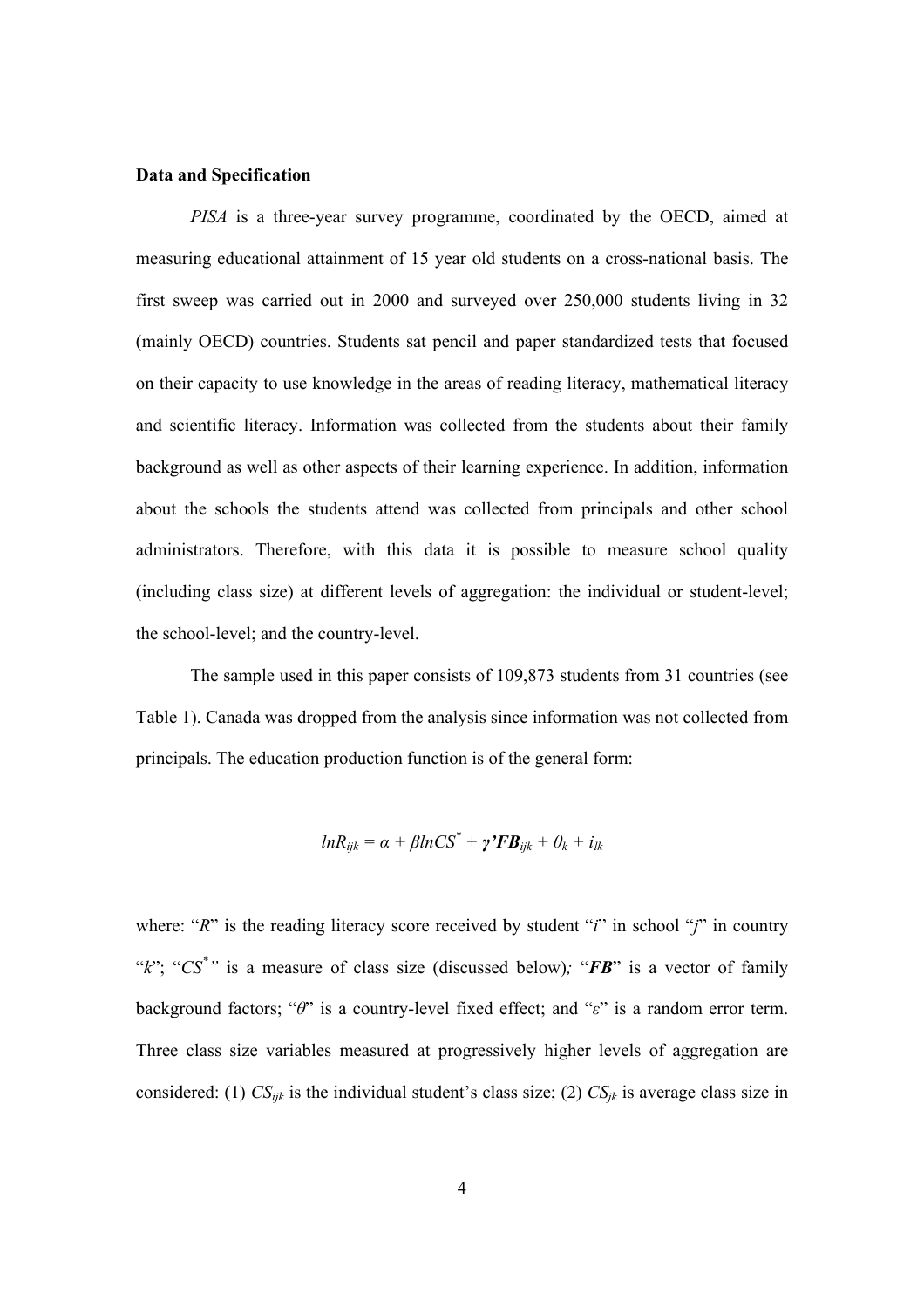the school that the student attends; and (3)  $CS_k$  is average class size in the country that the student lives. Family background is measured by dummy variables for whether the student is female, resides with both parents, is native born, uses a home language that is not the country's national language and whether both parents are employed. Continuous variables for the number of siblings (+1) and mother's and father's schooling (measured in years of schooling completed) are also included.

#### **Estimates**

The estimates are shown in Table 1. It is worth noting that the estimates do not change much when country-specific fixed effects are included. In the equations that include individual-level class size [Columns (1) and (2)], the class size effect is positive and statistically significant. As Hanushek has shown, such wrongly-signed significant effects are not uncommon and have been found by others who have used *PISA* data (e.g. Fertig and Schmidt, 2002). In the equations that include school-level class size [Columns (2) and (3)], the class size effect is still positive but is no longer statistically significant at the 5 per cent level, although the effect is statistically significant at the 10 per cent level in the model that includes country-specific fixed effects [Column (4)]. Finally, in the equation that includes country-level class size, the effect is negative and statistically significant. As the level of aggregation at which class size is measured increases, the effect changes from being small, positive and statistically significant (elasticity= $0.04$ ) to being small, negative and statistically significant (elasticity =-0.07).

<<<< Table 1 About Here >>>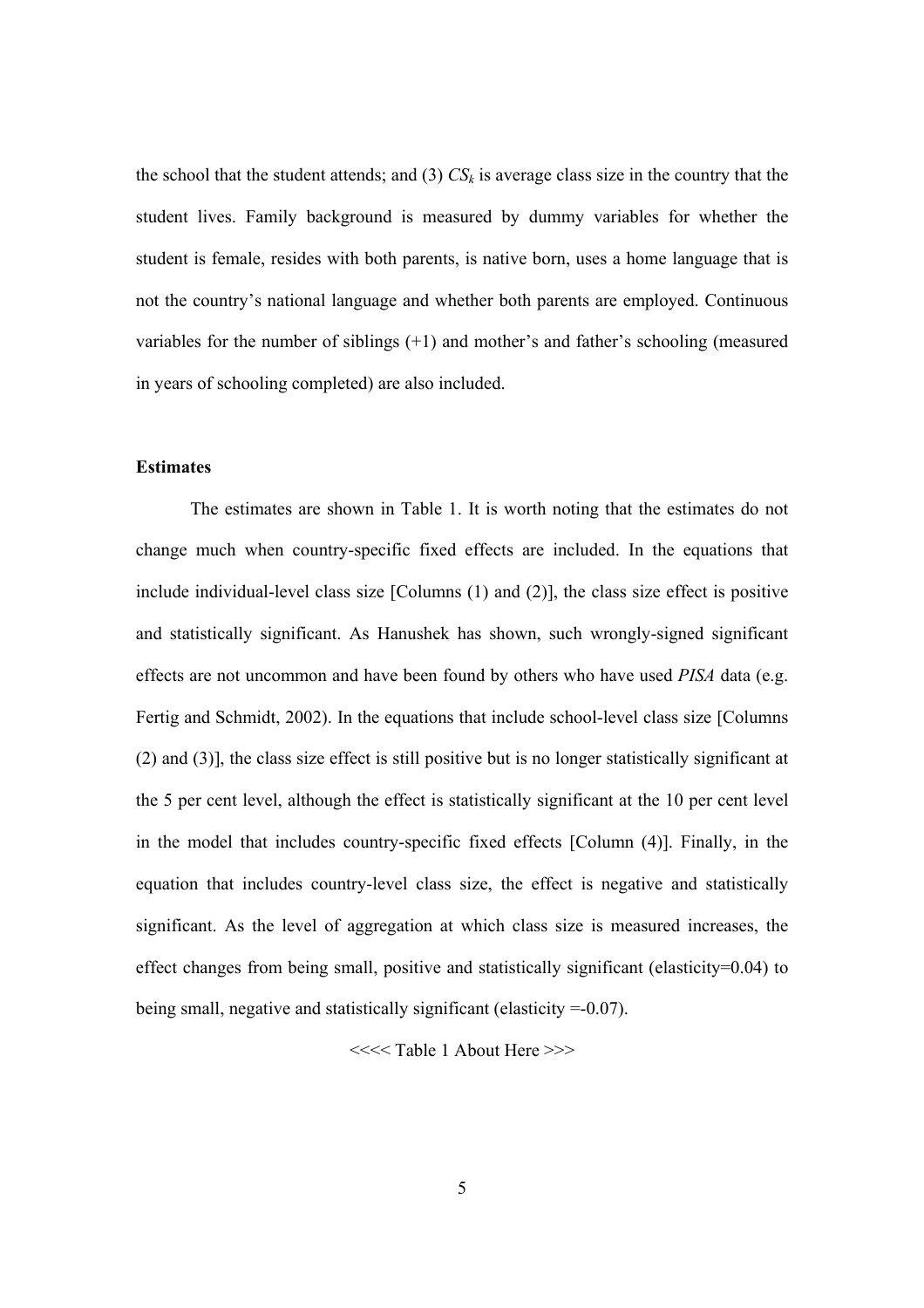The estimates also confirm the importance of family background. In all the equations, all the family background variables are statistically significant. The estimates suggest that reading attainment is higher for native-born females who reside with two working parents. Attainment is lower for those whose home language is not the national language and decreases the larger the number of siblings. Finally there is a positive relationship between attainment and mother's and father's schooling.

#### **Concluding Comment**

 The analysis in this paper suggests that it does matter at what level of aggregation school quality variables are measured in the estimation of education production functions. Our estimates are in agreement with those of Hanushek *et al*. (1996)—as the level of aggregation increases, the probability of finding statistically significant and correctly signed school quality effects also increases. However, our analysis does not answer the key policy question of whether decreasing class size will lead to higher educational attainment.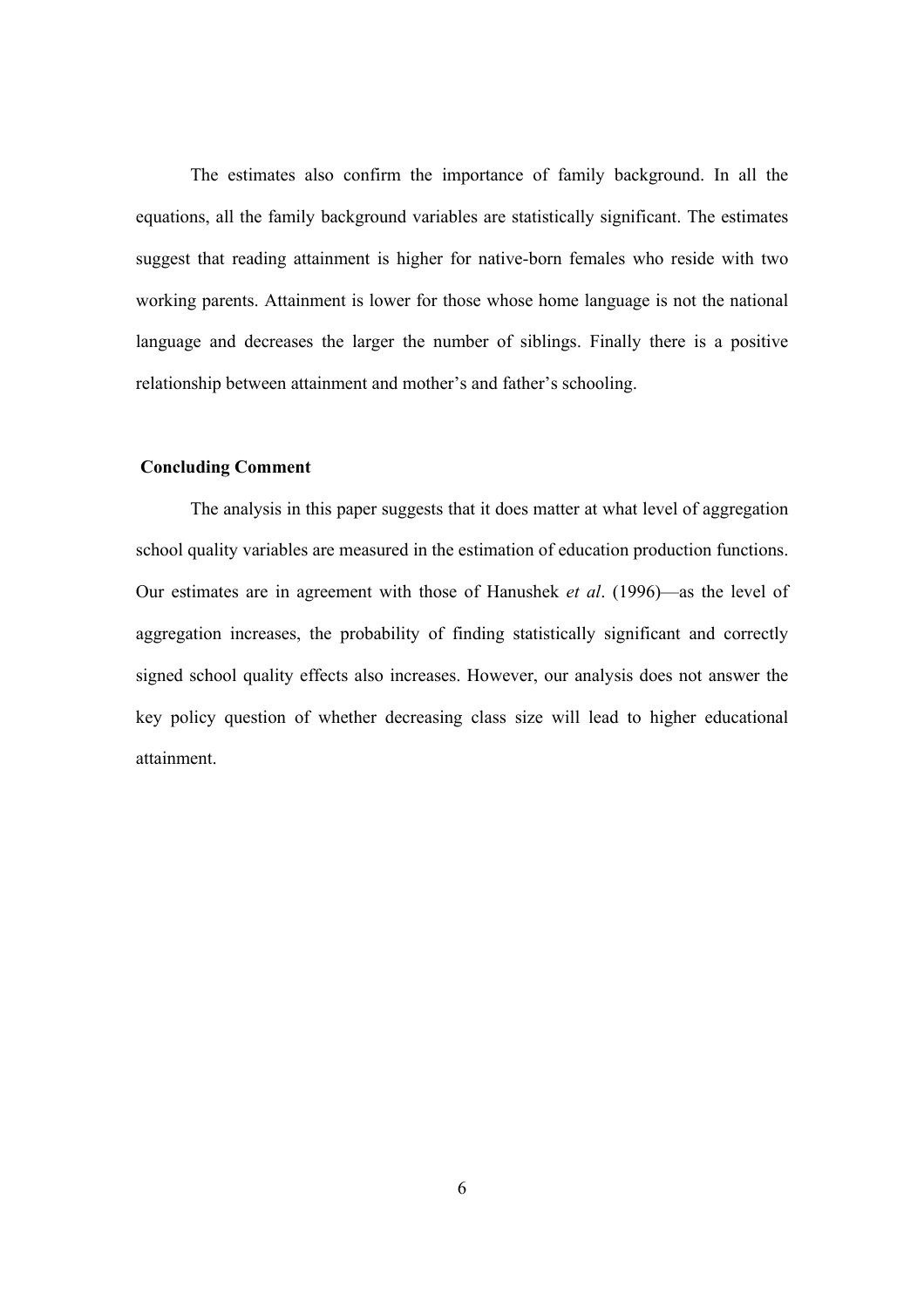#### **References**

- Dustmann, C., 2003, The class size debate and educational mechanisms, *Economic Journal*, 113, F1-2.
- Fertig, M. and C. Schmidt, 2002, *The role of background factors for reading literacy: Straight national scores in the PISA 2000 study*, Discussion paper no. 714 (Institute for the Study of Labour, IZA, Bonn).
- Hanushek, E., 1986, The economics of schooling: Production and efficiency in public schools, *Journal of Economic Literature*, 24, 1141-1177.
- Hanushek, E., 1989, The Impact of differential expenditure on school performance, *Educational Researcher* 18, 45-51.
- Hanushek, E., 1996, School resources and student performance, in: G. Burtless, ed., *Does money matter? The effect of school resources on student achievement and success* (Brooking Institution, Washington) 43-73.
- Hanushek, E., 2003, Assessing the effects of school resources on student performance: An update, *Educational Evaluation and Policy Analysis*, 19, 141-164.
- Hanushek, E., S. Rivkin and L. Taylor, 1996, Aggregation and the estimated effects of school resources, *Review of Economics and Statistics*, 78, 611-627.
- Moffitt, R. 1996, Symposium on school quality and educational outcomes, *Review of Economics and Statistics*, 78, 559-561.
- OECD, 2001, *Knowledge and skills for life: First results from PISA 2000* (Organisation for Economic Co-operation and Development, Paris).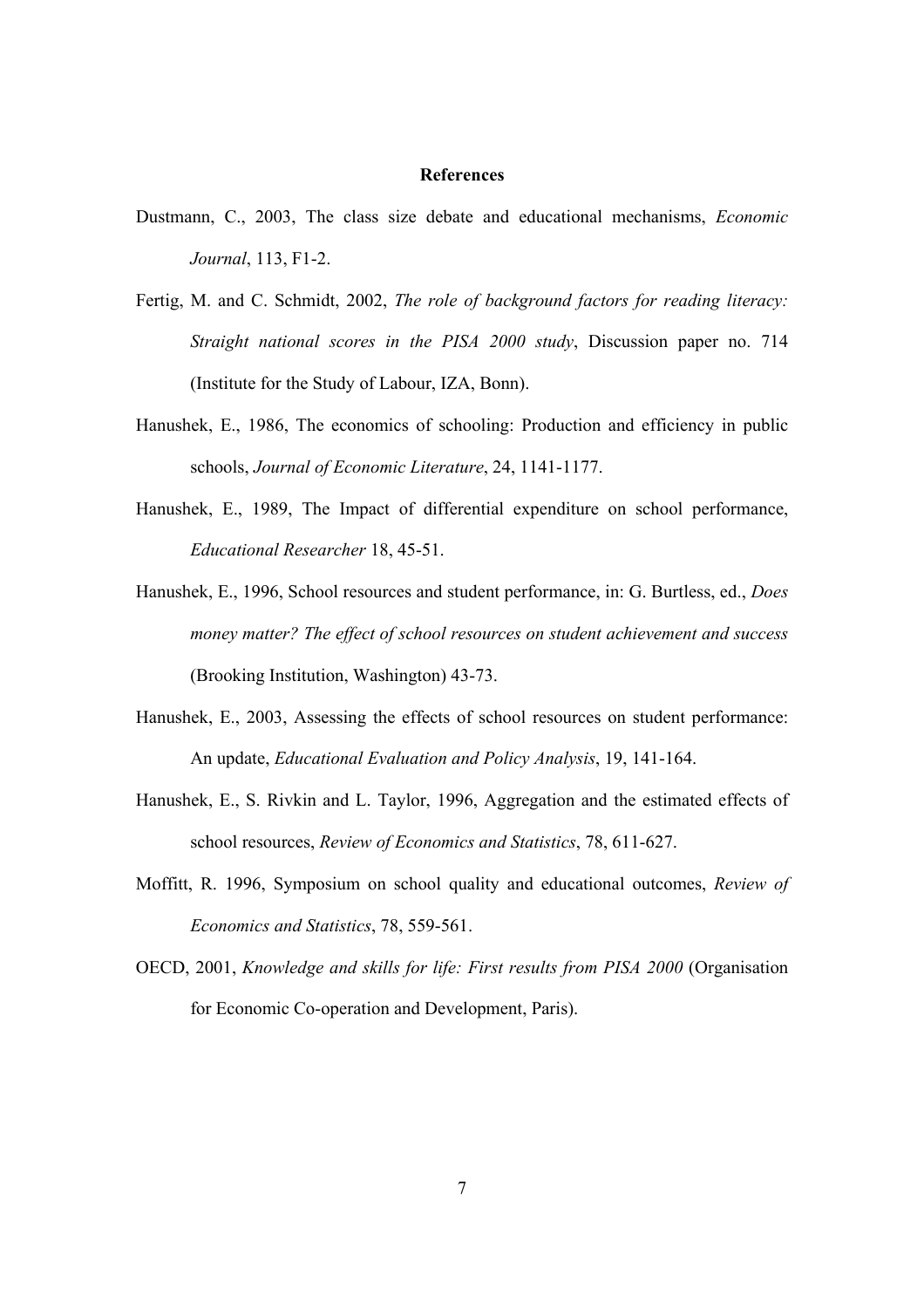| <b>Table 1</b><br><b>Education Production Functions: Reading Literacy</b><br><b>PISA, 2000</b> |                                         |          |                   |                                    |                                  |  |  |
|------------------------------------------------------------------------------------------------|-----------------------------------------|----------|-------------------|------------------------------------|----------------------------------|--|--|
|                                                                                                | (1)                                     | (2)      | (3)               | (4)                                | (5)                              |  |  |
| <b>Class size measure:</b>                                                                     | <b>Individual-level</b><br>$(CS_{iik})$ |          |                   | <b>School-level</b><br>$(CS_{ik})$ | <b>Country-level</b><br>$(CS_k)$ |  |  |
| <b>Country dummies</b><br>included:                                                            | N <sub>o</sub>                          | Yes      | N <sub>o</sub>    | Yes                                | N <sub>o</sub>                   |  |  |
| Female=1                                                                                       | 0.062                                   | 0.062    | 0.063             | 0.064                              | 0.063                            |  |  |
|                                                                                                | [32.1]                                  | [36.3]   | [32.4]            | [31.8]                             | [31.5]                           |  |  |
| Native born=1                                                                                  | 0.039                                   | 0.035    | 0.041             | 0.036                              | $-0.046$                         |  |  |
|                                                                                                | [7.8]                                   | [8.0]    | [8.1]             | [8.1]                              | [9.0]                            |  |  |
| Intact family=1                                                                                | 0.021                                   | 0.021    | 0.022             | 0.021                              | 0.024                            |  |  |
|                                                                                                | [11.4]                                  | [12.4]   | [12.0]            | [12.6]                             | [13.0]                           |  |  |
| Other home language=1                                                                          | $-0.060$                                | $-0.076$ | $-0.064$          | $-0.078$                           | $-0.070$                         |  |  |
|                                                                                                | [9.8]                                   | [14.9]   | [10.3]            | [15.2]                             | [11.4]                           |  |  |
| <b>Both parents work=1</b>                                                                     | 0.046                                   | 0.034    | 0.046             | 0.036                              | 0.042                            |  |  |
|                                                                                                | [10.3]                                  | [8.5]    | [10.2]            | [8.9]                              | [9.5]                            |  |  |
| $ln(Number of siblings + 1)$                                                                   | $-0.034$                                | $-0.040$ | $-0.036$          | $-0.044$                           | $-0.036$                         |  |  |
|                                                                                                | [16.8]                                  | [24.1]   | [17.7]            | [24.9]                             | [17.8]                           |  |  |
| In(Mother's schooling)                                                                         | 0.061                                   | 0.048    | 0.061             | 0.050                              | 0.060                            |  |  |
|                                                                                                | [28.5]                                  | [24.0]   | [28.6]            | [24.6]                             | [27.7]                           |  |  |
| In(Father's schooling)                                                                         | 0.057                                   | 0.047    | 0.058             | 0.049                              | 0.056                            |  |  |
|                                                                                                | [25.6]                                  | [23.0]   | [25.9]            | [23.4]                             | [25.4]                           |  |  |
| In(Class size)                                                                                 | 0.040                                   | 0.040    | 0.004             | 0.009                              | $-0.069$                         |  |  |
|                                                                                                | [9.8]                                   | [9.8]    | [1.0]             | [1.9]                              | [7.8]                            |  |  |
| Constant                                                                                       | 5.74                                    | 5.80     | $5.8\overline{I}$ | 5.88                               | 6.05                             |  |  |
|                                                                                                | 440.6                                   | [341.1]  | [416.2]           | [340.4]                            | [195.3]                          |  |  |
| $R^2(\%)$                                                                                      | 10.5                                    | 18.2     | 9.9               | 19.4                               | 10.3                             |  |  |

Notes:

(1) Number of individuals =  $109,873$ .

(2) Number of countries=31: Australia, Austria, Belgium, Brazil, Czech Republic, Denmark, Finland, France, Germany, Greece, Hungary, Iceland, Ireland, Italy, Japan, Korea, Latvia, Liechtenstein, Luxembourg, Mexico, Norway, New Zealand, Poland, Portugal, Russia, Spain, Sweden, Switzerland, United Kingdom and United States. (3) Absolute value of t-statistics in parenthesis.